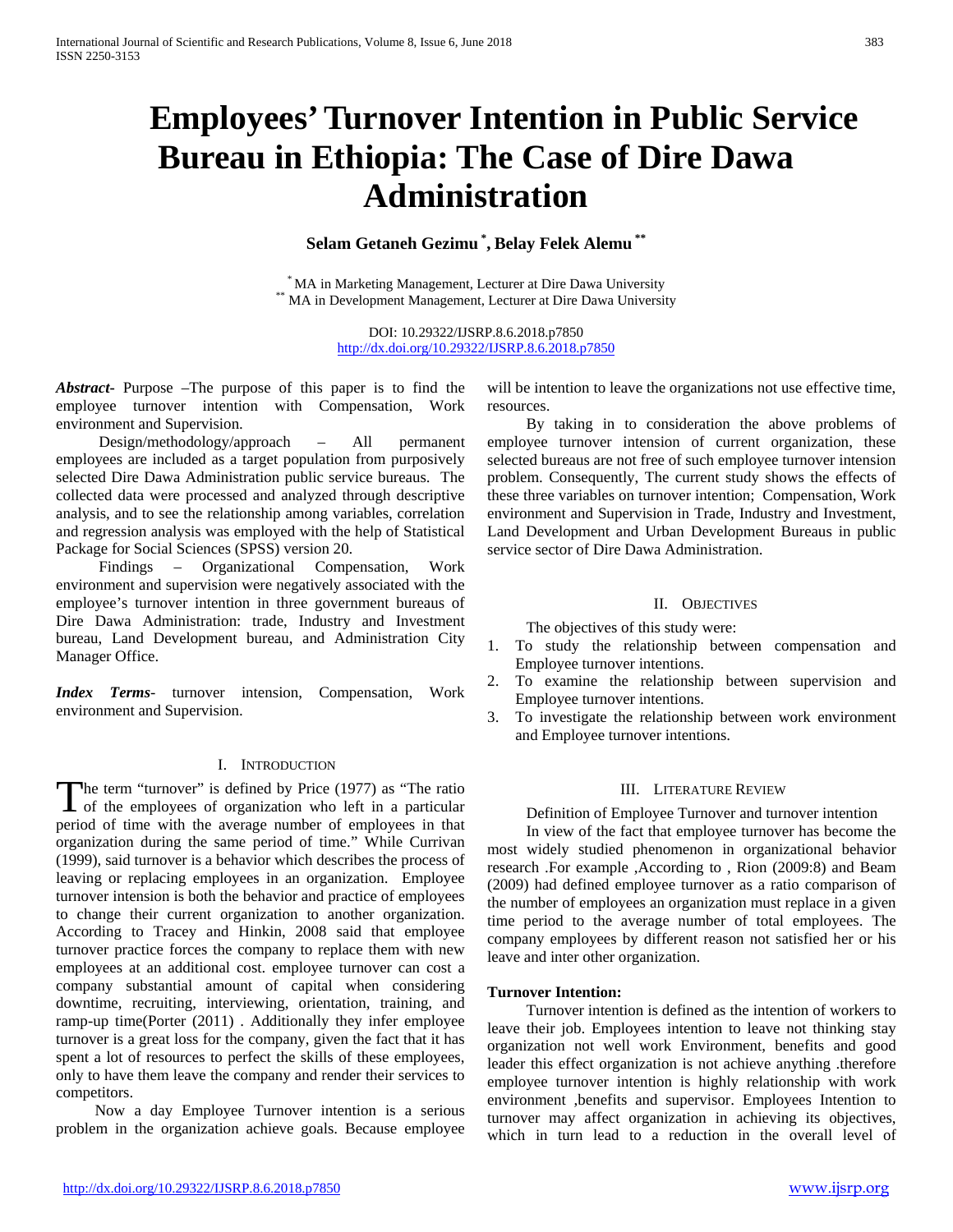innovation, quality of customer service and a negative psychological effect on the employees that remain in the organization(Ayinde and Adegoroye, 2012). Turnover intention seems to be reasonable prediction for actual turnover (Cho and Lewis, 2012).

 As turnover intention to quite be an individual desire or willingness to leave employer organization, turnover intention has been found to be one of the major determinants of turnover behavior (Malik, Danish & Munir, 2011). But the determinants of turnover intention is different variables such as, compensation, Supervisor, not well working condition E.t.c

 When the employees are not satisfied with their job and organization do have not trust or belief in their employees the employee's intention towards turn over will be greater, they will leave the organization and the duration of their job will be smaller (Jeffrey, 2007 )

 Most of the time employees always look for companies who offer more compensation, benefits and work conditions. For example, Compensation and benefits plays an important role to employees retaining or minimizing intention to leave. This is the most influence of employee intention to leave.

 Employee compensation and benefits includes all form of pay, rewards, bonuses, commissions, leaves, recognition programs, and medical insurance (Sherman et al., 1998). According to, Allen, et al. (2003) said that human resource practices that increase the availability of fair rewards lower employee turnover intentions.

 Besides, compensation and lack of challenge and opportunity were the most common factors in contemplating leaving the organization (Ramlall, 2003 and Rampur, 2009).

In addition to the above factors affecting employees' turnover intention and it is true leave the organization. According to W. W. Guyo, R. Gakure, B. Mwangi (2011), said that working environment of the organization should be favorable to employees and the organization working environment was not favorable to most of the employees it contributed to employee turnover the organization because unfavorable working environment employees do not want to stay long period of time; due to this, some employees jump from company to company because they prefer a working environment that is suitable for them. The organization should be fulfilled important resource such as, Furniture, water, light, transport service, clean working<br>room, security, health, internet facility. According to room, security, health, internet facility. Handelsman (2009) shows that if working conditions are substandard or the workplace lacks important facilities, such as proper lighting, furniture, clean restrooms, and other health and safety provisions, employees won't be willing to put up with the inconvenience for long. Likewise, if an employee finds an appropriate work environment which is suitable for them in a specific company, they may work in that organization for several years.

#### **Hypothesis and research model**

 On the basis of above literature review, the current study tests the following hypothesis:

 H1: There is a significant negative relationship between compensation and Employee turnover intentions.

 H2: There is a significant negative relationship between supervision and Employee turnover intentions.

 H3: There is a significant negative relationship between work environment and employment turnover.

Dependent variable

Figure 1: Hypothetical Model of that current research employee turnover intention; Independent Variable

Compensation



## IV. RESEARCH METHODOLOGY

 **T**his paper used descriptive research type. Descriptive research can be explained as describing something, some phenomenon or any specific situation. Descriptive surveys are surveys that describe the current situation, rather than interpretation and decision making (Creswell, 1994). The main goal of the research is descriptive verification of developed cases reflect the current situation. This type of research provides information on the current situation.

## **Research Respondents**

A total of 311 permanent employees are found in three government organizations in Dire Dawa Administration namely, trade, Industry and Investment bureau, Land Development bureau, and Administration City Manager Office were target population of the research.

#### **Sample/Data**

In order to collect the data for understanding the situation about turnover intention samples of 311 respondents were asked to participate in a self-administered questionnaire out of which 286 questionnaires were filled and returned back, while 25 of the respondents did not respond. This was done using a five point Likert scale (Strongly agree to strongly disagree) to estimate the ranking catalog on each of the signal established to impact the overall Employee turnover intention. The population for the current research is employees working in Dire Dawa town city.

#### **Data collection instrument**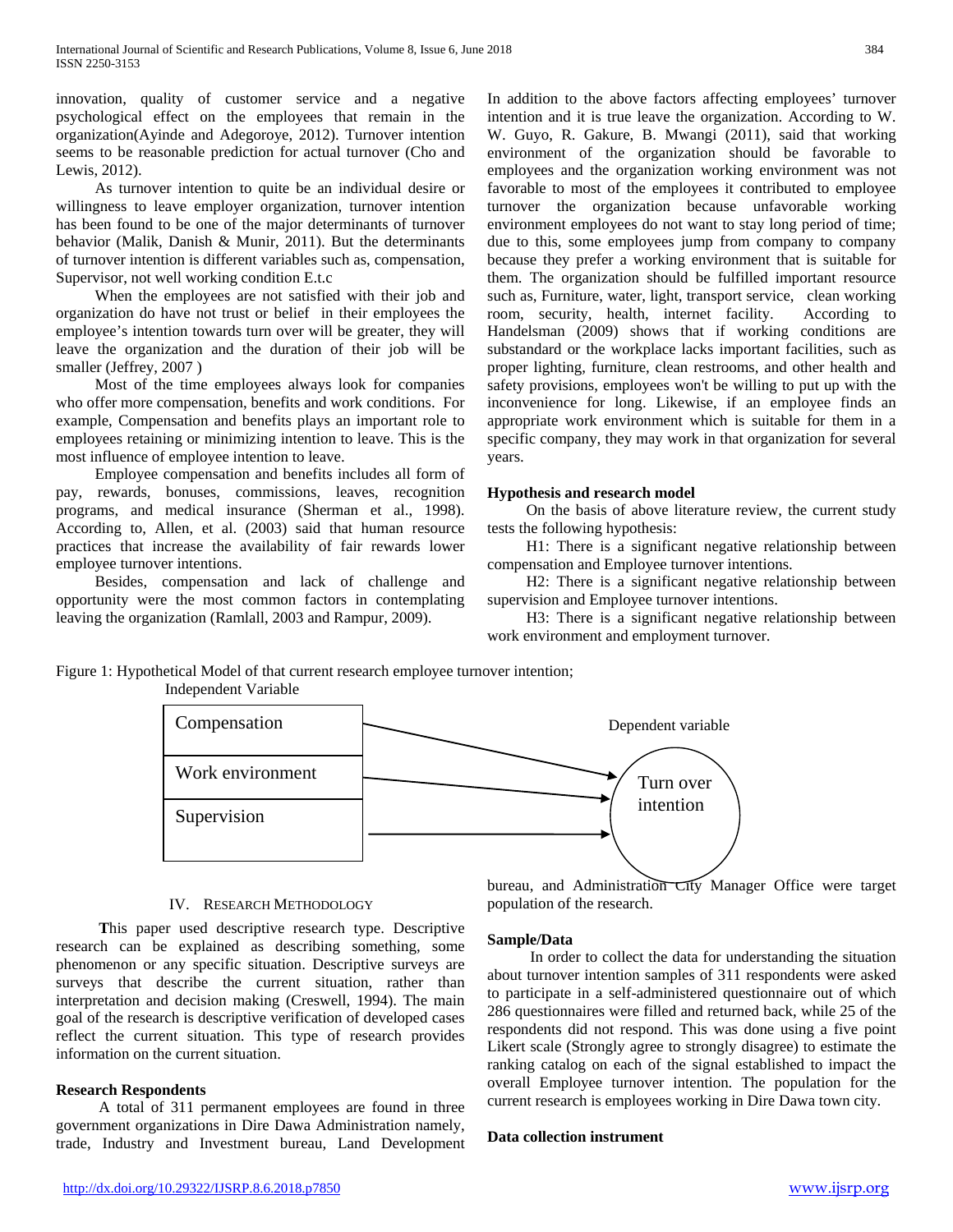The survey contains two sections. Section 1 includes different personal and Demographic variables about the respondent's Sex, Age, Marital Status, level of educational and Experience. Section 2 includes the main variables of Compensation, Work environment, and Supervision towards intention to leave.

### V. RESULTS AND DATA ANALYSIS

 **The data collected** through the Questionnaire was first coded in SPSS, and then analyzed by applying correlation and then Regression. Correlation and regression was used to find the extent of relationships among the dependent and independent variables.

#### **Reliability Analysis:**

Over all Cronbach"s alpha of Employee turnover intention questionnaire variable items are more than acceptable and recommended value 0.50 by Nominally (1970) and 0.60 by Moss et al. (1998). This shows that 31 item were reliable and valid to measure the opinions of employees. The figures of Cronbach Alpha above 0.50 are acceptable.The reliability measure was established through, both for consistency and stability.

It is computed in terms of inter correlation among the items being measured.

**Table 1 Reliability Statistics for Study Constructs**

The above table 1 shows the reliability values of the variables.The reliability analysis is conducted to observe whether the items of the respective variable are actually measuring the variable or do not measure it reliably or in other words how much reliance can be placed on the data. The variable Compensation measures eight items. As the reliability value is 0.754, it indicates that the 3 items are measuring the variable reliably, as the valve is within the accepted limits of 0.7 the variable Work Environment measured five items and the reliability valve is 0.7, which is within the acceptable range and is as such reliable. Supervisor was measured with 11 items and the reliability 0.782 which is acceptable. The turn over intentions dependent variable was measured with seven items and the reliability turns out to be 0.846 which is considered.

Demographic and Personal data such as, sex, age, Marital Status, level of educational level and experience given in the following table.

| Variables                                      | Category       | Frequency | Percentages |
|------------------------------------------------|----------------|-----------|-------------|
| Sex                                            | Male           | 167       | 58.4        |
|                                                | female         | 119       | 41.6        |
|                                                | Total          | 286       | 100.0       |
| Age of the respondents                         | $18-25$        | 58        | 20.3        |
|                                                | $26 - 35$      | 122       | 42.7        |
|                                                | 36-46          | 58        | 20.3        |
|                                                | Above 46       | 48        | 16.8        |
|                                                | Total          | 286       | 100.0       |
| marital status                                 | Married        | 170       | 59.4        |
|                                                | single         | 116       | 40.6        |
|                                                | Total          | 286       | 100.0       |
| Level of education                             | $11-12$ grade  | 23        | 8.0         |
|                                                | Certificate    | 26        | 9.1         |
|                                                | Degree         | 179       | 62.6        |
|                                                | <b>Masters</b> | 57        | 19.9        |
|                                                | Doctors        | 1         | 0.3         |
|                                                | Total          | 286       | 100.0       |
| Respondents experience with their organization | $1-3$ years    | 130       | 45.5        |
|                                                | 4-7 years      | 78        | 27.3        |
|                                                | 8-11 years     | 37        | 12.9        |
|                                                | Above 12 years | 41        | 14.3        |
|                                                | Total          | 286       | 100.0       |

#### **Table 2: Profile of the respondent**

In the above Table 2, show that the descriptive statistics of the respondent's demography characteristics. Out of the total number of respondents, 167 (58.4%) are male whereas, 119 (41.6%) are female. This implies that the majority employee's respondent is male.

Regarding the age of the respondents 58(20.3%) of the respondents fall between 18-25years, 122(42.7%) are between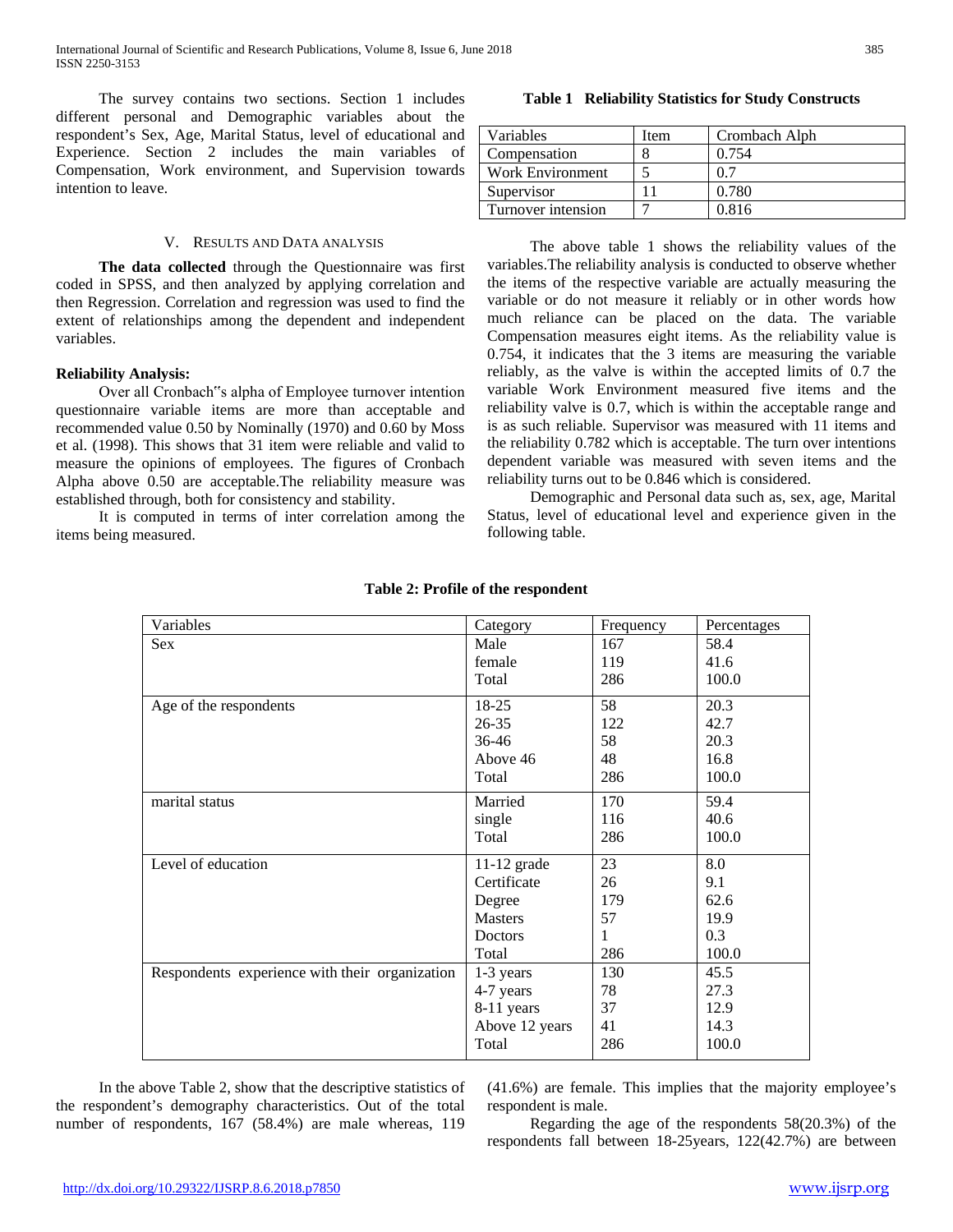26-35 years, and 58(20.3%) are between 36-46 and the rest 48(16.8%) are above 46 years. This clearly shows that the organization is intention to leave matured, energetic and experienced employees. This will certainly have serious impacts in the overall performances and growth of the organization.

As the frequency and percentage of the respondents shows the respondents working experience indicate around 130 (45.5%) have a working experience of 1 to 3 years on the current job whereas 78 (27.3%) which have an experience between 4-5 years, 41 (14.3%) were in the range of 12 years and above, and lastly 37 (12.9%) have a working experience of 8-11 years. From the table we can understand that most of the three organization employees 1-3 years and most of the employee have good experience for job the company's.

This shows that most of the employees leaving to intention the organization are those who are senior and experienced.

Relating As the frequency and percentage of the respondents shows, 170 (59.4%) respondents are married and 116(40.6%) are single.

This reflects that the employees who have family responsibility have the tendency of intention leaving to organization and may be seeking for better income that enables them to fulfill the needs of their dependents.

More than half of the total number of respondents 179 (62.6%) are degree holders, master holders accounts 57(19.9%).

Hypothesis testing result:

| Table 3: The correlation between the independent variables with turnover intension (Dependent) |  |  |  |
|------------------------------------------------------------------------------------------------|--|--|--|
|------------------------------------------------------------------------------------------------|--|--|--|

|                           |                        | Compensation | Supervision | Work<br>Environment | Turnover<br>intension |
|---------------------------|------------------------|--------------|-------------|---------------------|-----------------------|
| <b>Turnover</b> intension | Pearson<br>Correlation | $-0.408$ **  | $-412**$    | $-.302**$           |                       |
|                           | Sig. (2-tailed)        | .000         | .000        | .000                |                       |
|                           | N                      | 286          | 286         | 286                 | 286                   |

\*\*. Correlation is significant at the 0.01 level (2-tailed).

Note. N=286. All correlations were significant at the  $p < .001$  level.

As indicated on above table 3, the finding showed there is a relationship between Compensation and employee turnover intention at  $(r = -.408)$  therefore, the hypothesis H1a was accepted. Their relationship is negative means when Compensation is clear and described/as good as expected/ turnover intention will decreased. Work environment was another variable, and the result was found to be significant relationship with employee turnover intention  $(r = -.302)$  and hypothesis Ha2 accepted. If Work environment are sample the turnover intension increased as well.

Supervision was found statistically significant at (r=-- .412). Correlation coefficient is significant at the 0.01 level. Supervision correlated negatively, satisfied employee has less intension to quit and the vice versa. The hypothesis Ha3 was also accepted.

| Hypothesis     | Model Variable                        | Estimate | P     | Results   |
|----------------|---------------------------------------|----------|-------|-----------|
| H1             | Compensation<br>Turnover<br>intension | $-.310$  | 0.000 | Supported |
| H2             | Supervision<br>Turnover<br>intension  | $-.252$  | 0.000 | Supported |
| H <sub>3</sub> |                                       |          |       |           |

## **Table 4: Regression Results;**

| work<br>environment   | $-.047$ | 0.518 | Supported |
|-----------------------|---------|-------|-----------|
| Turnover<br>intension |         |       |           |

As indicated on above table 5, the variable workplace environment has a significant negative relationship with ( $\beta$ =0.047) and ( $p < 0.518$ ). That means workplace environment contribute more than 0. 47% to job employee turnover intention. The regression results of this study confirm the significant negative relationship between Supervision and employee turnover intention with (β=0.252) and ( $p < 0.000$ ) that means Supervision contributes more than 25% to job employee turnover intention.

The regression results of this study confirm the significant negative relationship between Compensation and employee turnover intention with ( $β=0.310$ ) and ( $p < 0.000$ ) that means Compensation contributes more than 31% to job employee turnover intention.

The regression results of this study confirm the significant positive relationship between job performance and employee turnover intention with (β=0.456) and ( $p < 0.004$ ) that means job performance contributes more than 46% to job employee turnover intention.